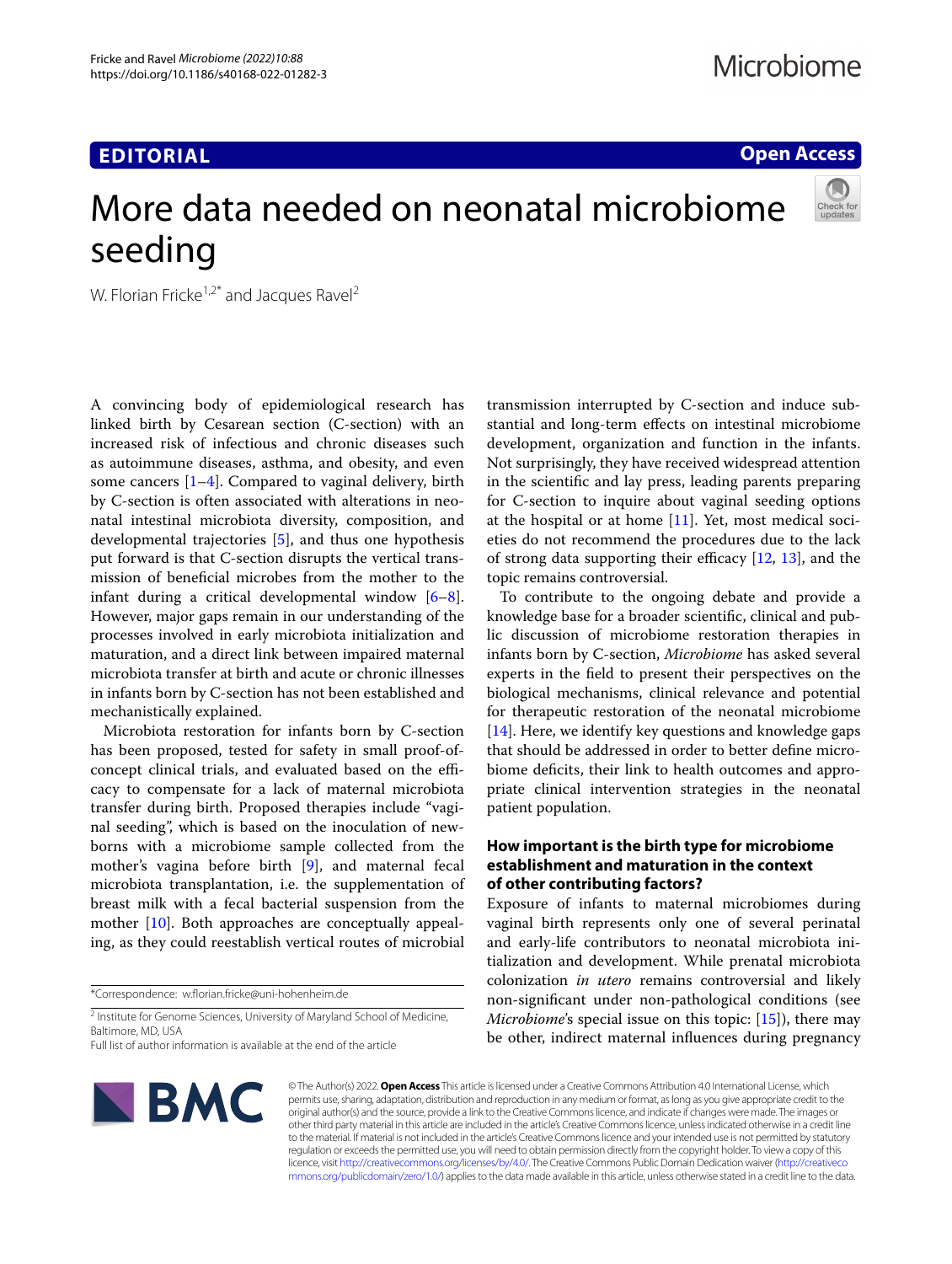on the neonatal microbiota, as probiotic supplementation  $[16]$  $[16]$  or enteric infection  $[17]$  $[17]$  in pregnant mice have been shown to afect ofspring immunity. After birth, cross-fostering [\[18](#page-2-14)] and cohousing [\[19](#page-2-15)] in mice, as well as postnatal acquisition of maternal and paternal microbial strains during the frst weeks, months and years after birth [\[7\]](#page-2-16), and breastfeeding [[5,](#page-2-2) [20\]](#page-2-17) among others, have been shown to afect the trajectory of microbiota maturation and immune system development, and may, at least to some extent, compensate for a lack of maternal microbiota transfer during C-section.

## **Does C‑section temporarily disrupt or permanently impair microbiota development, with immediate or lasting consequences?**

Most published studies have reported major compositional microbiota diferences between vaginally delivered and C-section infants during the frst weeks and months of life that disappear between 2 and 5 years of age, as the infant microbiota matures towards an adult state [\[5](#page-2-2), [7](#page-2-16), [21,](#page-2-18) [22\]](#page-2-19), although some studies have reported detectable microbiota signatures in older (5-7 year-old) children born by C-section [\[21,](#page-2-18) [23\]](#page-2-20). An ecological vacancy in the neonatal microbiota after birth, due to reduced maternal microbiota transfer, could result in immediate metabolic or immune consequences that may increase the risk for acute pathologies, such as increased colonization with opportunistic pathogens [[6\]](#page-2-3) or may afect microbial or human developmental processes with health consequences later in life. Intestinal microbiota maturation in infants born vaginally or by C-section appears to follow distinct, but converging developmental trajectories [\[7](#page-2-16)]. Yet experimental data from mice suggest lasting health consequences from even transient compositional microbiota alterations, as antibiotic perturbation during a critical developmental window induced lasting metabolic deficits [[24\]](#page-2-21) and transfer of a wild mice-derived microbiota via fostering or cohousing during early pre-weaning life, protected mice from obesity-associated phenotypes [[25\]](#page-2-22). In addition, compositional similarities at the genus or species level, *i.e.,* the taxonomic resolution typically achieved with 16S rRNA gene amplicon or metagenome sequencing, may obscure microbiota alterations at the strain level. Instead of receiving optimal microbial strains from their mothers, infants born by C-section could obtain alternative, suboptimal strains from other, alternative sources, including nutrition  $[20]$  $[20]$ . This could result in acute impaired metabolic capabilities, as strainspecifc genotype variations with consequences for oligosaccharides utilization for example, have been reported for maternally transferred dominant and secondary *Bifdobacterium* strains [[26\]](#page-2-23). It should also be noted that members of the genera *Bacteroides* and *Parabacteroides*, which are frequently transferred from mothers during vaginal birth [\[6](#page-2-3), [7](#page-2-16), [26,](#page-2-23) [27\]](#page-3-0), often persist over time in the gut of healthy adults [\[28](#page-3-1)] and persistence patterns of these taxa are strongly linked to family and geography [[29\]](#page-3-2), suggesting a potential for co-evolution of specifcally adapted bacterial strains from these genera with the human host, as seen for other bacteria  $[30]$  $[30]$  $[30]$ . These transmission and co-evolution processes may be disrupted by C-section birth, potentially resulting in lifelong microbiome alterations.

## **How does C‑section quantitatively afect neonatal microbiome dynamics?**

There have only been a few attempts to quantify the neonatal microbiome in terms of absolute intestinal microbial abundances (microbial load), but with unexpected and interesting results. Quantitative fecal microbiota profling of preterm infants identifed bacterial and fungal blooms and extinctions, which would not have been detectable with standard, qualitative microbiota analysis methods such as 16S rRNA gene amplicon sequencing [\[31](#page-3-4)]. For example, decreased relative abundances of staphylococci in preterm infants would be wrongfully interpreted as suggesting reduced colonization, when in fact constant absolute abundances of this genus indicated stable colonization in the context of increased overall microbial loads  $[31]$  $[31]$ . The impaired transfer of the maternal microbiota during C-section, particularly of intestinal bacteria, has been associated with an increased fecal relative abundance of opportunistic pathogens [[6\]](#page-2-3). However, exposure to the same bacterial species from skin, hospital and other environmental sources may also be expected for other newborns, and vaginally delivered infants do harbor such opportunistic pathogens in their feces, albeit at reduced relative abundances [[7\]](#page-2-16). Thus, increased relative abundances of opportunistic bacteria in infants born by C-section do not necessarily indicate their bloom, but could merely refect a lack of other intestinal microbes. This distinction may have clinical implications, as a quantitative over-abundance of opportunistic pathogens may be prevented by reducing exposure to these bacteria or depleting them with antibiotics, whereas vaginal seeding or fecal microbiota transfer (FMT)-like treatment therapies would be more suitable to compensate for the absence of commensal bacteria.

## **Is the maternal vaginal or intestinal microbiota the most important source for neonatal microbiota inoculation?**

Vaginal bacteria and maternal vaginal strains constitute only a small and transient fraction of the neonatal intestinal microbiota after birth, whereas intestinal microbes and maternal intestinal strains contribute a larger and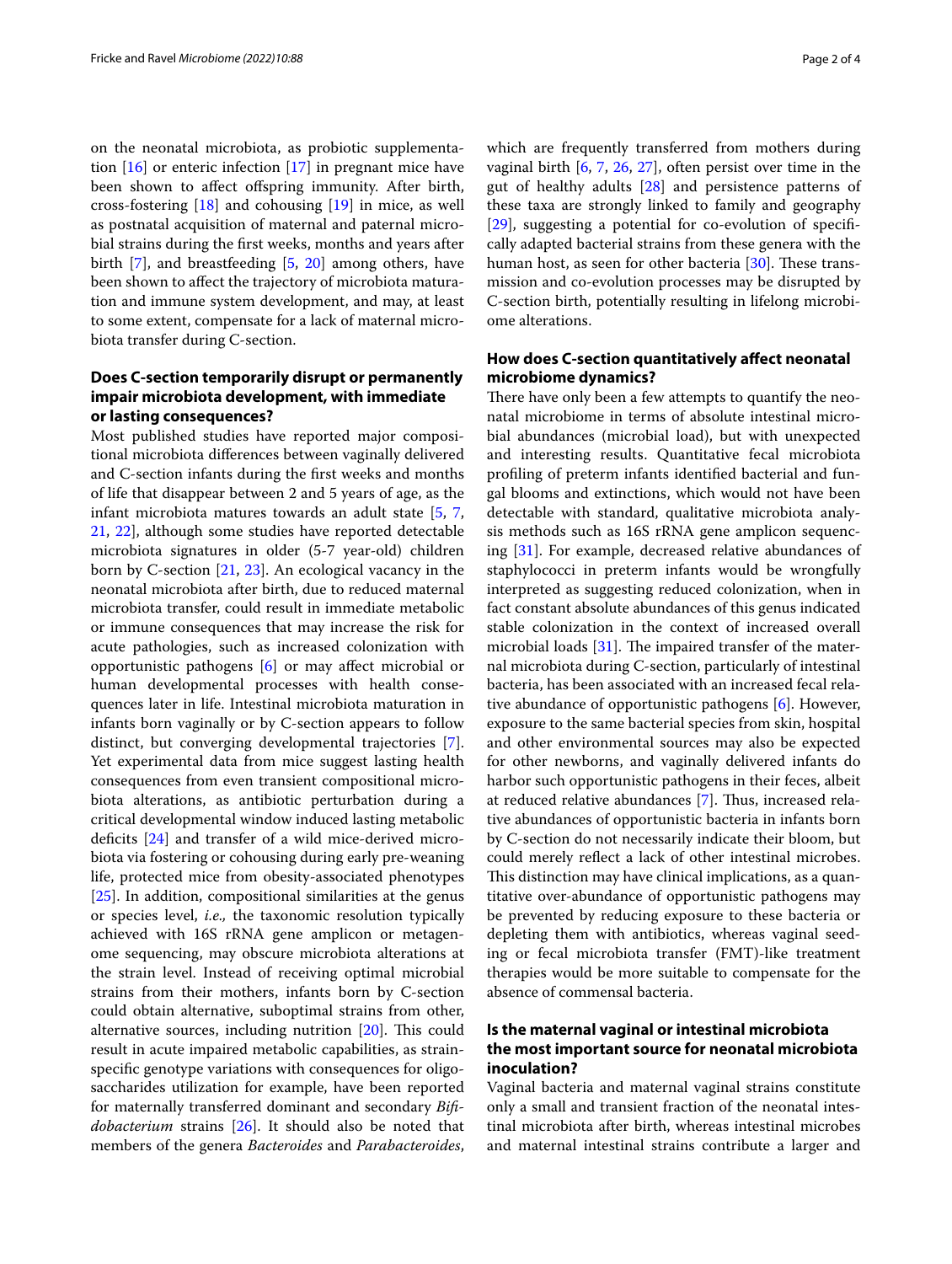more persistent portion [\[7](#page-2-16), [27,](#page-3-0) [32\]](#page-3-5). Success in restoring taxonomic fecal microbiota compositions in infants born by C-section, which more closely resemble those of vaginally born infants, including restoring disrupted transmission of intestinal *Bacteroides* strains, has been reported both for vaginal seeding [[9](#page-2-5), [33\]](#page-3-6) and maternal fecal microbiota transplantation  $[10]$  $[10]$  $[10]$ . It is conceivable that both vaginal and intestinal bacteria exert distinct, non-overlapping infuences on the developing neonatal microbiota. However, oral administration of the maternal vaginal microbiota to C-section infants had no discernible efect on microbiota composition and rarely resulted in the engraftment of maternal strains in treated infants [[34\]](#page-3-7). Interestingly, the identification of intestinal bacteria in vaginal fuids at the time of birth [[33\]](#page-3-6) suggests a temporal permeability of vaginal and intestinal microbiome boundaries, which may be evolutionarily intended to facilitate vertical microbiota transfer. It is also noteworthy that *Bacteroides* strains were among the most frequently engrafted members of the donor microbiota in patients with recurrent *Clostridioides difficile* infection that received FMT from healthy donors [\[28](#page-3-1), [35\]](#page-3-8), indicating that FMT has the potential to restore microbiota defciencies in C-section infants even later in life.

In conclusion, limitations in our mechanistic understanding of the microbiome initialization and development process and its resilience to perturbation currently prevent a comprehensive assessment of the acute and lasting functional consequences of C-section for the microbiome and the host, as well as ultimately the health efects of the proposed microbiota restoration therapies.

#### **Authors' contributions**

The author(s) read and approved the fnal manuscript.

#### **Competing interests**

The authors declare that they have no competing interests.

#### **Author details**

<sup>1</sup> Department of Microbiome Research and Applied Bioinformatics, University of Hohenheim, Stuttgart, Germany. <sup>2</sup>Institute for Genome Sciences, University of Maryland School of Medicine, Baltimore, MD, USA.

## Published online: 10 June 2022

#### **References**

- <span id="page-2-0"></span>Decker E, Engelmann G, Findeisen A, Gerner P, Laass M, Ney D, et al. Cesarean delivery is associated with celiac disease but not infammatory bowel disease in children. Pediatrics. 2010;125:e1433–40.
- Cardwell CR, Stene LC, Joner G, Cinek O, Svensson J, Goldacre MJ, et al. Caesarean section is associated with an increased risk of childhood-onset type 1 diabetes mellitus: a meta-analysis of observational studies. Diabetologia. 2008;51:726–35.
- 3. Keag OE, Norman JE, Stock SJ. Long-term risks and benefts associated with cesarean delivery for mother, baby, and subsequent pregnancies: Systematic review and meta-analysis. PLoS Med. 2018;15:e1002494.
- <span id="page-2-1"></span>4. Stokholm J, Thorsen J, Blaser MJ, Rasmussen MA, Hjelmsø M, Shah S, et al. Delivery mode and gut microbial changes correlate with an increased risk of childhood asthma. Sci Transl Med. 2020;12. Available from: [https://](https://doi.org/10.1126/scitranslmed.aax9929) [doi.org/10.1126/scitranslmed.aax9929](https://doi.org/10.1126/scitranslmed.aax9929)
- <span id="page-2-2"></span>5. Stewart CJ, Ajami NJ, O'Brien JL, Hutchinson DS, Smith DP, Wong MC, et al. Temporal development of the gut microbiome in early childhood from the TEDDY study. Nature. 2018;562:583–8.
- <span id="page-2-3"></span>6. Shao Y, Forster SC, Tsaliki E, Vervier K, Strang A, Simpson N, et al. Stunted microbiota and opportunistic pathogen colonization in caesareansection birth. Nature. 2019;574:117–21.
- <span id="page-2-16"></span>7. Podlesny D, Fricke WF. Strain inheritance and neonatal gut microbiota development: A meta-analysis. Int J Med Microbiol. 2021;311:151483.
- <span id="page-2-4"></span>8. Korpela K, Costea P, Coelho LP, Kandels-Lewis S, Willemsen G, Boomsma DI, et al. Selective maternal seeding and environment shape the human gut microbiome. Genome Res. 2018;28:561–8.
- <span id="page-2-5"></span>9. Dominguez-Bello MG, De Jesus-Laboy KM, Shen N, Cox LM, Amir A, Gonzalez A, et al. Partial restoration of the microbiota of cesarean-born infants via vaginal microbial transfer. Nat Med. 2016;22:250–3.
- <span id="page-2-6"></span>10. Korpela K, Helve O, Kolho K-L, Saisto T, Skogberg K, Dikareva E, et al. Maternal Fecal Microbiota Transplantation in Cesarean-Born Infants Rapidly Restores Normal Gut Microbial Development: A Proof-of-Concept Study. Cell. 2020;183:324–34.e5.
- <span id="page-2-7"></span>11. Iacobucci G. Sixty seconds on . . . vaginal seeding. BMJ. 2016;352:i1095.
- <span id="page-2-8"></span>12. Cunnington AJ, Sim K, Deierl A, Kroll JS, Brannigan E, Darby J. "Vaginal seeding" of infants born by caesarean section. BMJ. 2016;352:i227.
- <span id="page-2-9"></span>13. Committee Opinion No. 725 Summary: Vaginal Seeding. Obstet Gynecol. 2017;130:1178–9.
- <span id="page-2-10"></span>14. van Best N, Dominguez-Bello MG, Hornef MW, et al. Should we modulate the neonatal microbiome and what should be the goal?. Microbiome. 2022;10:74. <https://doi.org/10.1186/s40168-022-01281-4>.
- <span id="page-2-11"></span>15. Fricke WF, Ravel J. Microbiome or no microbiome: are we looking at the prenatal environment through the right lens? Microbiome. 2021;9:9.
- <span id="page-2-12"></span>16. Fonseca W, Malinczak C-A, Fujimura K, Li D, McCauley K, Li J, et al. Maternal gut microbiome regulates immunity to RSV infection in offspring. J Exp Med. 2021;218. Available from:<https://doi.org/10.1084/jem.20210235>
- <span id="page-2-13"></span>17. Lim AI, McFadden T, Link VM, Han S-J, Karlsson R-M, Stacy A, et al. Prenatal maternal infection promotes tissue-specifc immunity and infammation in ofspring. Science. 2021;373. Available from: [https://doi.org/10.1126/](https://doi.org/10.1126/science.abf3002) [science.abf3002](https://doi.org/10.1126/science.abf3002)
- <span id="page-2-14"></span>18. Daft JG, Ptacek T, Kumar R, Morrow C, Lorenz RG. Cross-fostering immediately after birth induces a permanent microbiota shift that is shaped by the nursing mother. Microbiome. 2015;3:17.
- <span id="page-2-15"></span>19. Robertson SJ, Lemire P, Maughan H, Goethel A, Turpin W, Bedrani L, et al. Comparison of Co-housing and Littermate Methods for Microbiota Standardization in Mouse Models. Cell Rep. 2019;27:1910–9.e2.
- <span id="page-2-17"></span>20. Fehr K, Moossavi S, Sbihi H, Boutin RCT, Bode L, Robertson B, et al. Breastmilk feeding practices are associated with the co-occurrence of bacteria in mothers' milk and the infant gut: The CHILD cohort study. Cell Host Microbe. 2020;28:285–97.e4 Elsevier BV.
- <span id="page-2-18"></span>21. Roswall J, Olsson LM, Kovatcheva-Datchary P, Nilsson S, Tremaroli V, Simon M-C, et al. Developmental trajectory of the healthy human gut microbiota during the frst 5 years of life. Cell Host Microbe. 2021;29:765– 76.e3.
- <span id="page-2-19"></span>22. Chu DM, Ma J, Prince AL, Antony KM, Seferovic MD, Aagaard KM. Maturation of the infant microbiome community structure and function across multiple body sites and in relation to mode of delivery. Nat Med. 2017;23:314–26.
- <span id="page-2-20"></span>23. Salminen S, Gibson GR, McCartney AL, Isolauri E. Infuence of mode of delivery on gut microbiota composition in seven year old children. Gut. 2004;53:1388–9.
- <span id="page-2-21"></span>24. Cox LM, Yamanishi S, Sohn J, Alekseyenko AV, Leung JM, Cho I, et al. Altering the intestinal microbiota during a critical developmental window has lasting metabolic consequences. Cell. 2014;158:705–21.
- <span id="page-2-22"></span>25. Hild B, Dreier MS, Oh JH, McCulloch JA, Badger JH, Guo J, et al. Neonatal exposure to a wild-derived microbiome protects mice against dietinduced obesity. Nat Metab. 2021;3:1042–57.
- <span id="page-2-23"></span>26. Yassour M, Jason E, Hogstrom LJ, Arthur TD, Tripathi S, Siljander H, et al. Strain-Level Analysis of Mother-to-Child Bacterial Transmission during the First Few Months of Life. Cell Host Microbe. 2018;24:146–54.e4.